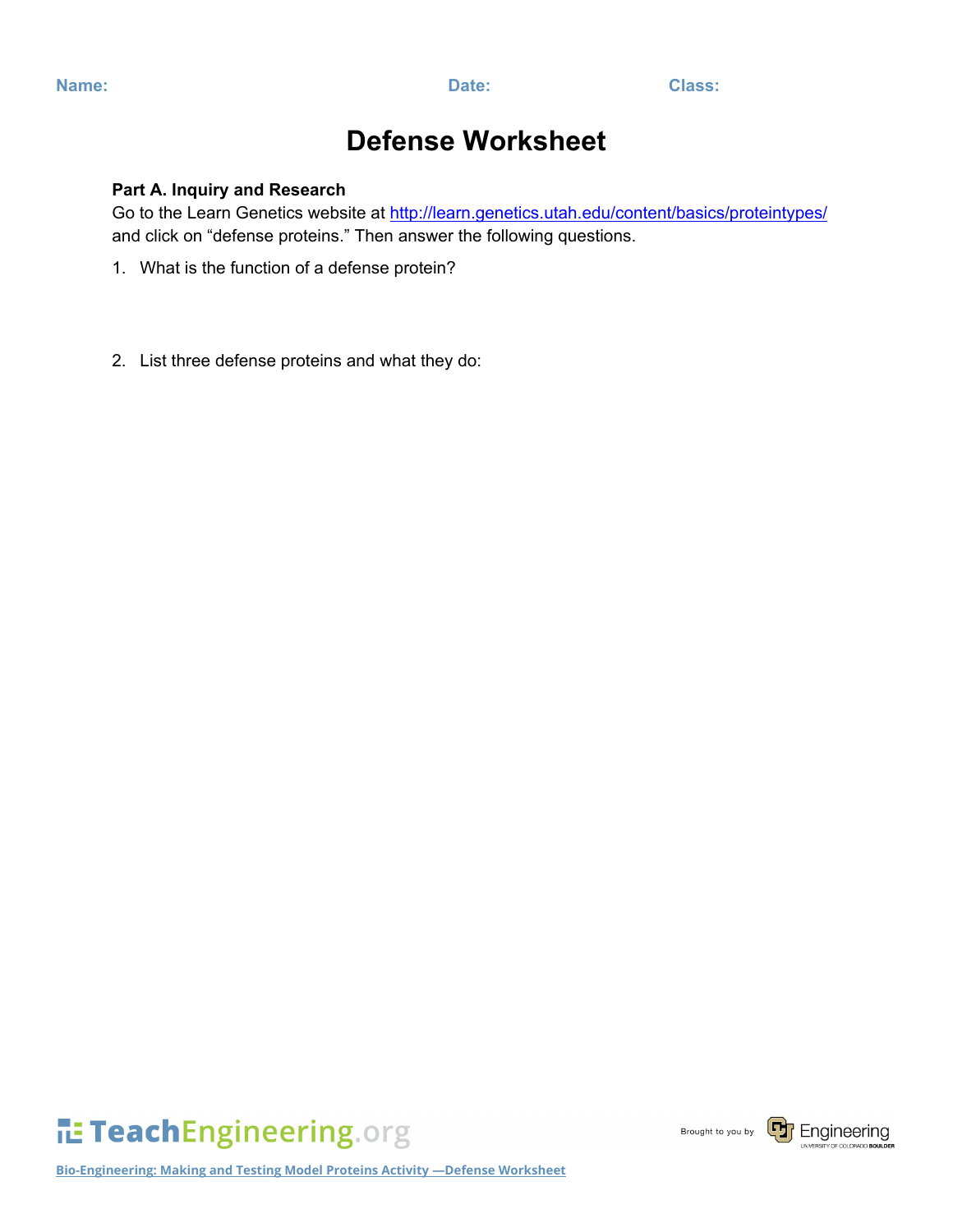## **Part B. Engineering Challenge**

A couple has given birth to a child with a damaged immune system. The baby has SCID severe combined immunodeficiency, informally called the "boy in a bubble" disease. As engineers, your challenge is to "cure" this child by creating an antibody that the child's body is not making. You will be given amino acids (building materials) to build the antibody needed to keep the child free of bacteria. Then you will test to see if you have made a healthy *defense protein* or a mutated one.

**Step 1: Brainstorm.** Write down ways "things" can be captured, attacked or removed in the space below.

**Step 2: Design.** Your *challenge* is to use the amino acids (materials) listed below to design a model defense antibody protein. The design *requirements and constraints*: Your protein model will be tested on a 2 x 5-foot floor area covered with shredded paper. Your model must pick up the bacteria (shredded paper) off the floor where they lie. You may not "sweep" the bacteria into a pile and pick it up from the pile. You may not use your hands to pick up any bacteria off of the floor. Clearly draw and label the planning diagram for your design so that someone else could recreate it. Available materials:

labeled drawing from a notebook

- 1 roll of masking tape
- twine/string
- paper
- aluminum foil
- saran wrap
- 1 paper bag
- balloons

**\_\_\_\_\_**

Popsicle sticks

**Step 3:** Before you start building, have the teacher approve your design. **teacher initials:** 

*Amount of bacteria* you hypothesize that your protein will capture:

**IL: TeachEngineering.org** 

Brought to you by

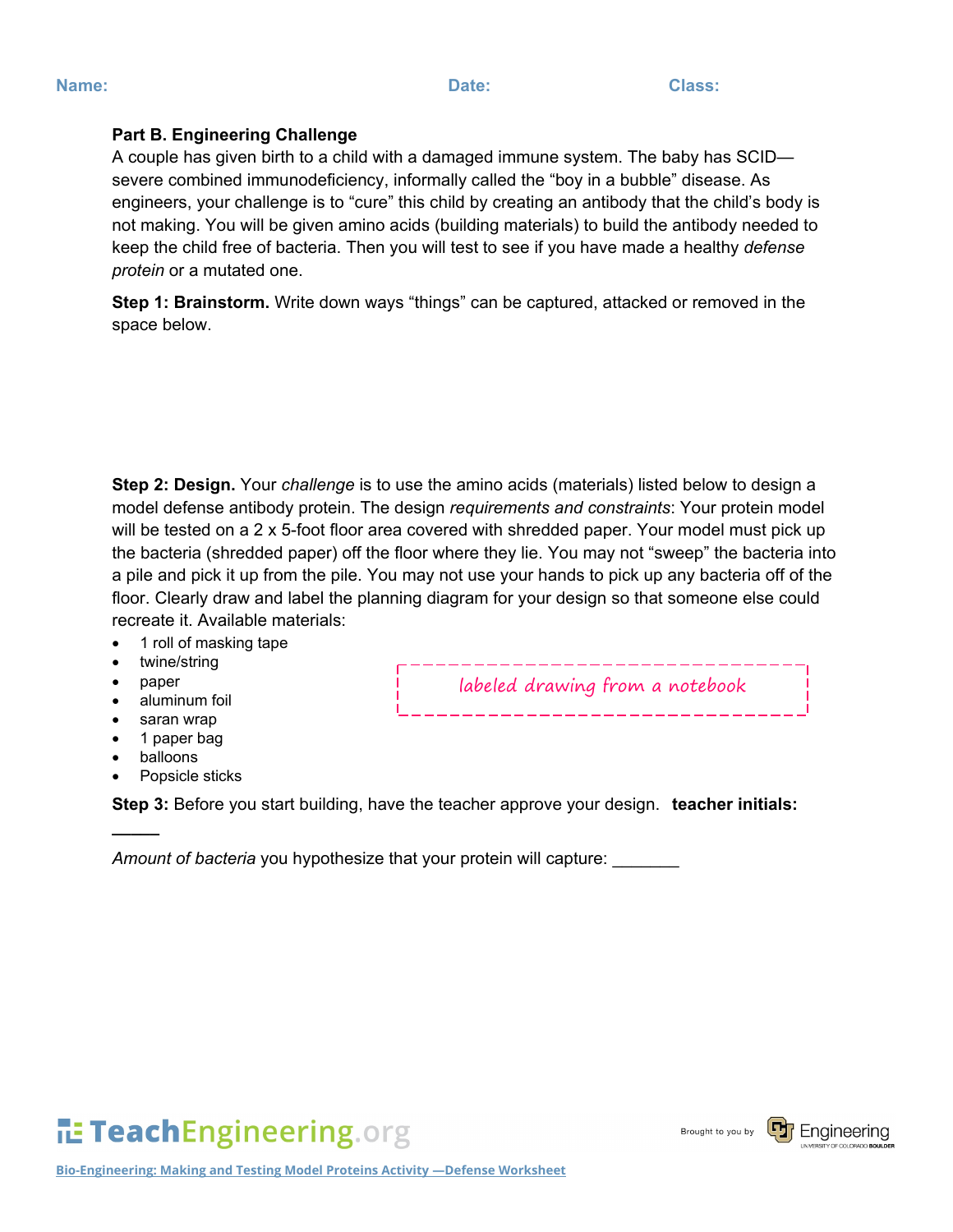**\_\_\_\_\_\_\_**

**Step 4. Build.** Next, use the amino acids (materials) to build a protein. *Remember*: The function of this protein is to keep the child free of bacteria.

**Step 5: Test and evaluate.** *Did your model pick up as much bacteria (paper) as you thought it would?* Circle: yes or no *How much did it pick up?* \_\_\_\_\_\_\_\_\_\_\_\_\_\_\_

Explain why it did/did not meet your expectations. *How effective was your protein model? How much paper did it pick up? Did it drop any paper? Did you encounter other problems?*

**Step 6: Redesign.** *How will you change your design?* In the space below, write/draw your adjustments.

Have the teacher approve your revised design. **the end of the teacher initials: teacher initials:** 

Amount of bacteria you hypothesize that your revised protein will capture:

labeled drawing from a notebook

**Step 7: Test and re-evaluate.** *Did your design pick up as much bacteria (paper) as you thought it would?* Circle: yes or no *How much did it pick up?* \_\_\_\_\_\_\_\_\_\_\_\_\_\_\_

Explain why it did/did not meet your expectations. *How effective was your protein model? How much paper did it pick up? Did it drop any paper? Did you encounter any other problems?*

**Data collection:** Record the amount of bacteria (paper) collected by each group.

| Group# | <b>Trial 1</b> | <b>Trial 2</b> | Group # | <b>Trial 1</b> | <b>Trial 2</b> |
|--------|----------------|----------------|---------|----------------|----------------|
|        |                |                |         |                |                |
|        |                |                |         |                |                |
|        |                |                |         |                |                |
|        |                |                |         |                |                |
|        |                |                |         |                |                |
|        |                |                |         |                |                |
|        |                |                |         |                |                |

| Group # | <b>Trial 1</b> | <b>Trial 2</b> |
|---------|----------------|----------------|
|         |                |                |
|         |                |                |
|         |                |                |
|         |                |                |
|         |                |                |
|         |                |                |
|         |                |                |

TeachEngineering.org

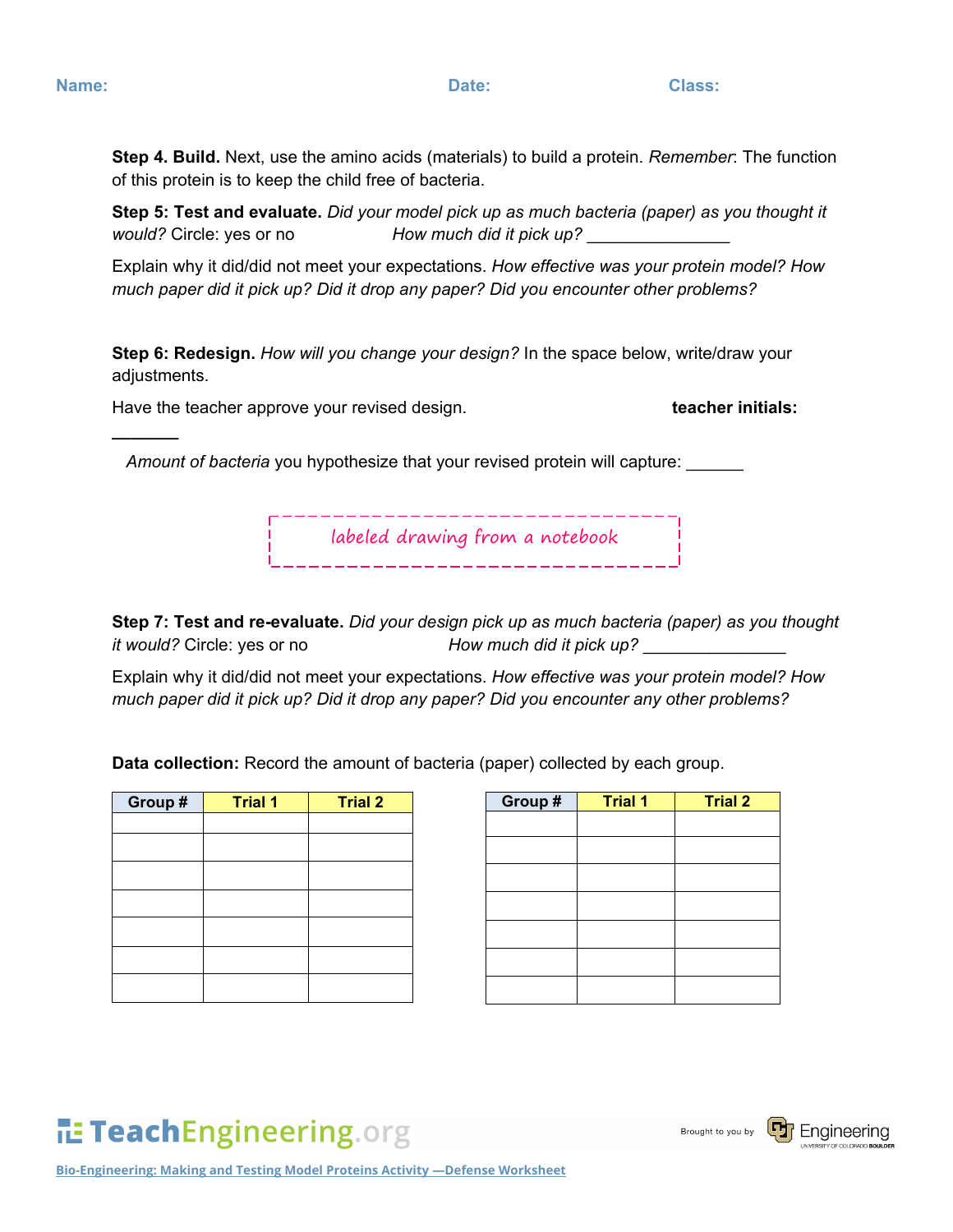**Step 8: Compare.** Examine the data for all teams. Graph the data. *What does the data tell you? What was the class average amount of bacteria collected?*

*How did your antibody perform compared to the other antibodies that were built? What is an idea from a different antibody that you could have incorporated into yours, and why would you use it? What is something another group did that you would not have done, and why?* 

**Amount of Bacteria Collected**



Group Number





**Bio-Engineering: Making and Testing Model Proteins Activity —Defense Worksheet**